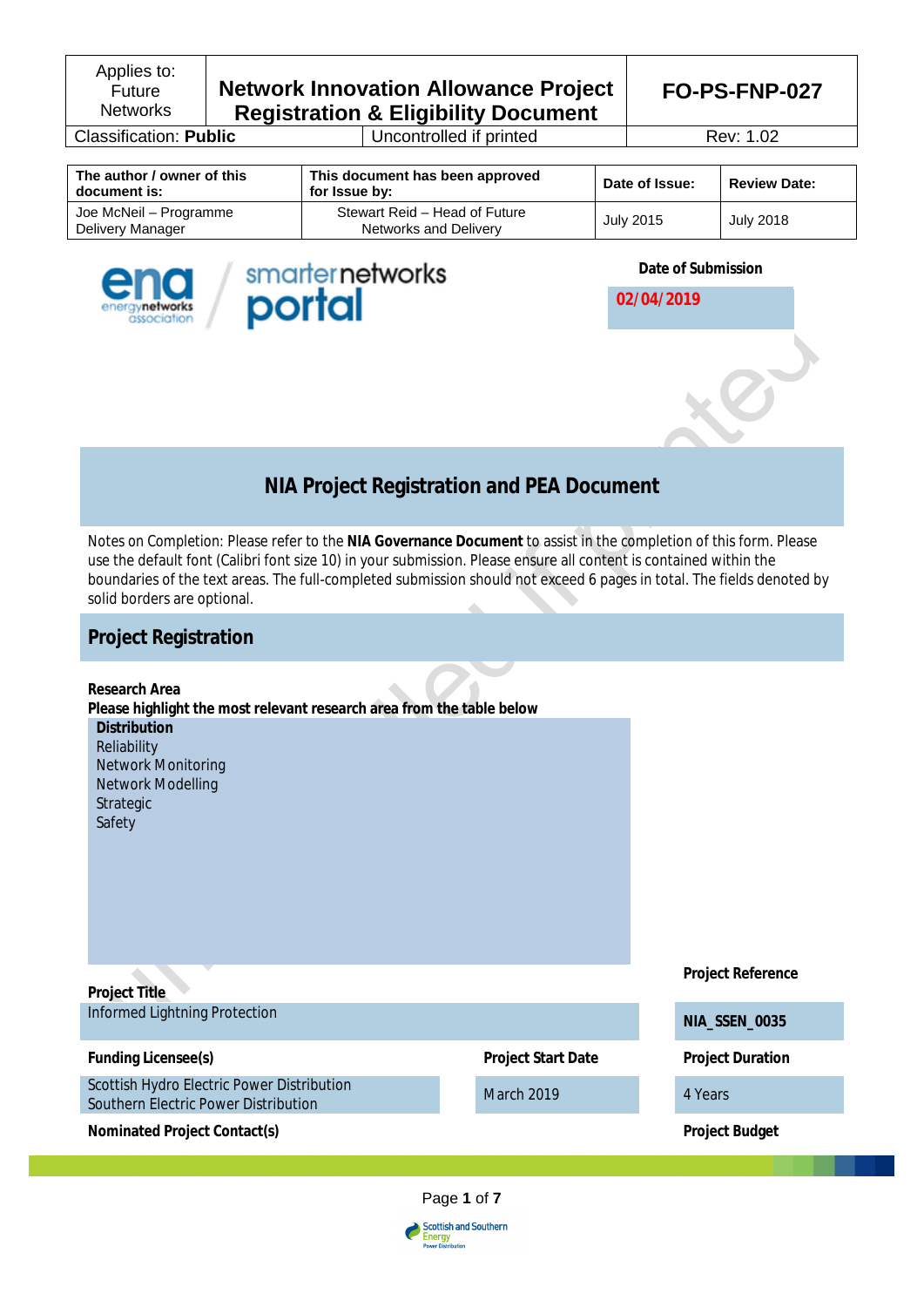# **Network Innovation Allowance Project Registration & Eligibility Document**

# Classification: **Public** Uncontrolled if printed Rev: 1.02

**FO-PS-FNP-027**

# Joe McNeil £521k

### **Problem(s)**

Lightning strikes are known to cause a significant number of supply interruptions to our customers. In our Scottish Network, lighting strikes are the second highest cause of customer interruptions and minutes lost and in our Southern Network it is the fifth highest cause. Therefore, there is a need to reduce the impact that lighting related faults have on our customers.

One method of reducing lightning related faults is to install surge arresters. Present practice of installing surge arresters involves identifying circuits that historically experience large numbers of lighting related faults and applying blanket coverage of surge arresters on these circuits i.e. installing surge arresters on every third pole. However, many of our circuits extend long distances i.e. over 30km in length, which means thousands of surge arresters would be necessary for blanket protection. Not only is this expensive but it may be ineffective as lightning may only strike in small hot spots around the network. There is a need to identify where lightning hot spot locations occur and to understand the impacts of supply interruptions to our customers in these areas. This will help inform us on where to install surge arresters for maximum prevention of supply interruptions at minimum cost. To do this, we plan on combining multiple data sets e.g. lightning strike location data, ground resistance data, etc. and perform advanced data analytics to identify key locations for surge arresters to be installed.

Our surge arresters are designed to withstand multiple lightning strikes and operate for about 12 years. However, many of these surge arresters can fail prematurely without ever experiencing or protecting against a lightning strike. So, rather than preventing supply interruptions, they can cause them. Furthermore, it is difficult to diagnose when one of these types of surge arresters has failed as often there are no visible signs of failure. This increases the time taken to identify and fix/replace the failed arrester, which means customers are potentially off supply for long periods of time or money is spent on expensive and carbon intensive diesel generators. There is a need to perform an indepth trial of surge arresters with the ability to disconnect, which are designed to sacrifice themselves in the event of a lightning strike or premature failure. This will prevent supply interruptions occurring and make it easier for field staff to identify which surge arresters have failed (as the earth lead will have disconnected), so they can be more easily replaced.

# **Method(s)**

Lightning Development Phases

Phase 1a – Data Analytics Pre-Execution Phase. This phase involves preparation work to ensure the execution phase runs smoothly. Specifically, it involves the following tasks

- Define model success criteria
- Create model requirements specification
- Provide Data Analytics Team (DAT) with necessary data sources required to implement functional requirements
- Perform data compatibility testing
- Perform GDPR & Security Assessment

Phase 1b– Data Analytics Execution Phase. This is the actual 'analytical' phase of the project, where a geospatial model is created to analyse various data inputs including:

- Lightning strike location data
- Customer number data
- Lightning IIS fault data
- Lightning Opex data
- Ground resistivity data
- GIS asset data

The objective of this phase is to identify high risk areas or 'hot spots' where lightning protection should be installed. Both probability of strike and impact of strike will be utilised in the identification process i.e. high-risk sites will not



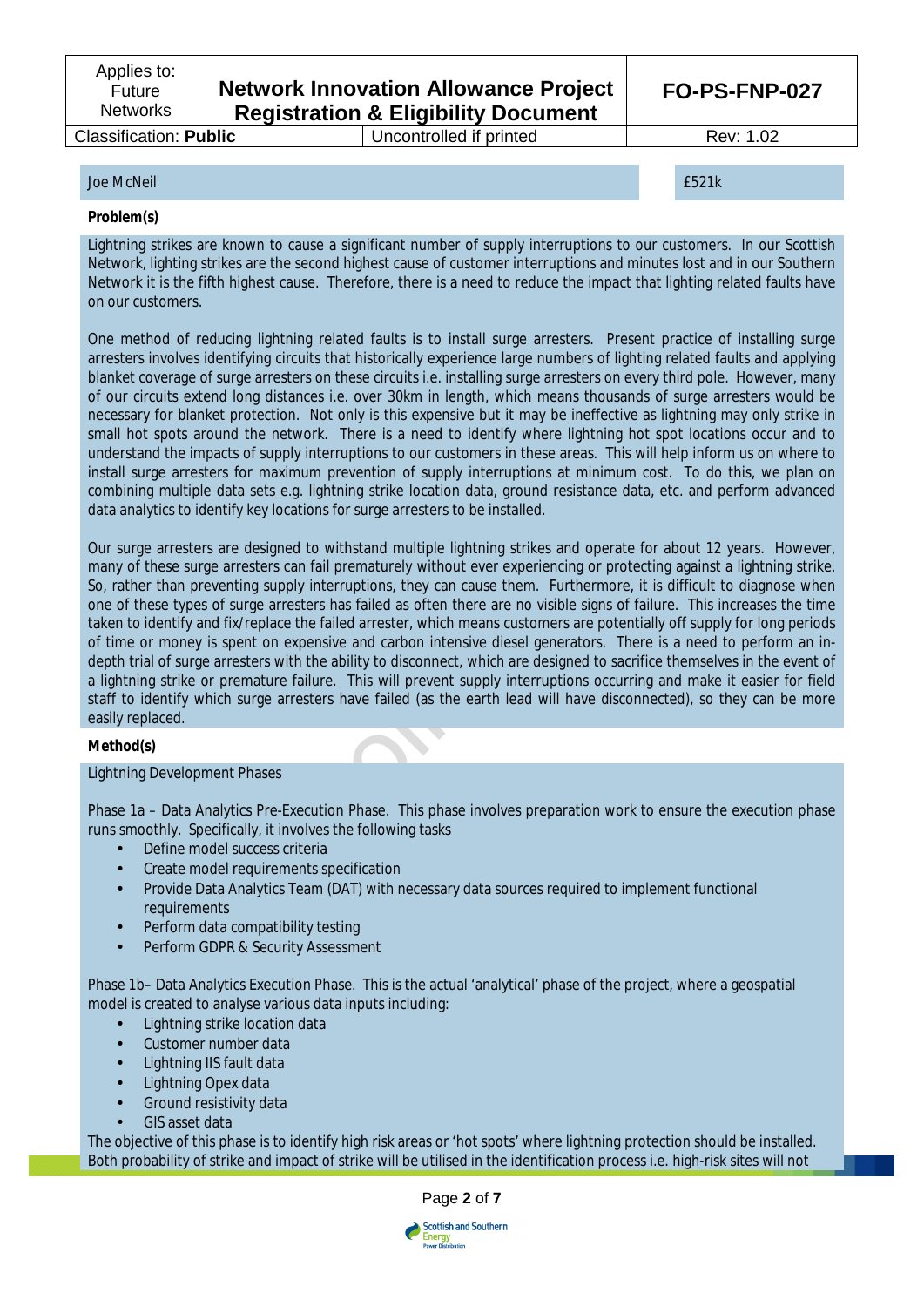**Classification: Public Uncontrolled if printed Rev: 1.02** 

only be susceptible to lightning strikes, but also contain a significant number of customers that are at risk of experiencing a lightning related outage.

Phase 2 – Internal review of high risk sites: Once the high-risk sites have been identified, the specific sections of these circuits, identified for lightning protection, will be reviewed internally. This is to confirm they are suitable for protection e.g. confirm no investment is planned to take place that may address the lightning issue and to sense check that these are suitable for protection.

Phase 3 – Lightning protection procurement: Surge arresters will be installed on the network i.e. surge arresters with earth lead disconnects. Surge arresters with earth leads that disconnect can prevent outages from occurring if the surge arrester unit faults. This is a common occurrence that can lead to an unplanned outage. We will also consider the installation of novel surge arresters, such as those with drop out mounts, that are able to prevent the need for unplanned outages after the arrester is spent or reaches end of life.

Phase 4 – Installation: Lightning protection equipment will be installed in locations defined by the data analytics model. This will be contracted to increase external spend with SSEN supervision

Phase 5 – Monitoring & Analysing: Weekly monitoring of IIS and strike data will take place, possibly moving to fortnightly or monthly depending on the value of frequent monitoring. Annual reporting will take place detailing lightning strike frequency and IIS costs on selected locations. Any learning will also be detailed here e.g. faulty equipment, issues, etc.

Phase 6 – Reporting, Dissemination & Closedown: learnings derived from the project will be used to create new policy and processes on lighting protection investment methodology. Any learning will be shared with the wider DNO community.

#### **Scope**

- Only 11kV and 33kV circuits will be protected.
- Protection will target lightning related faults only.
- Development of the lightning model is for analytical purposes only.
- Results will be reviewed over a four-year period, but this time scale can be shortened if objectives are met earlier.

## **Objective(s)**

- 1) Develop a 'point in time' lightning analysis tool that can be used to locate lightning protection equipment in the most optimal way i.e. integrate various data sets and update visual display as described in phase 1a and 1b above.
- 2) Install lightning protection equipment in 'optimal' locations provided by the lightning analysis tool.
- 3) Monitor and analyse fault data to confirm effectiveness of lightning protection.
- 4) Update internal policies and procedures if the project is successful.
- 5) Share learnings with wider audience.

# **Success Criteria**

The project will be a success if:

- 1) A point in time analytical tool is sufficiently developed so that it can integrate the different data sources described in phase 1b and perform advanced analytics, so that it can be used for the purpose of deciding where to place lightning protection equipment down to the nearest pole.
- 2) We install lightning protection equipment safely, on time and within budget.
- 3) We prove the effectiveness of this methodology for protecting against lightning related faults from a cost and fault reduction point of view.

# **Technology Readiness Level at Start Technology Readiness Level at Completion**



**Scottish and Southern** Energy<br>Power Distribution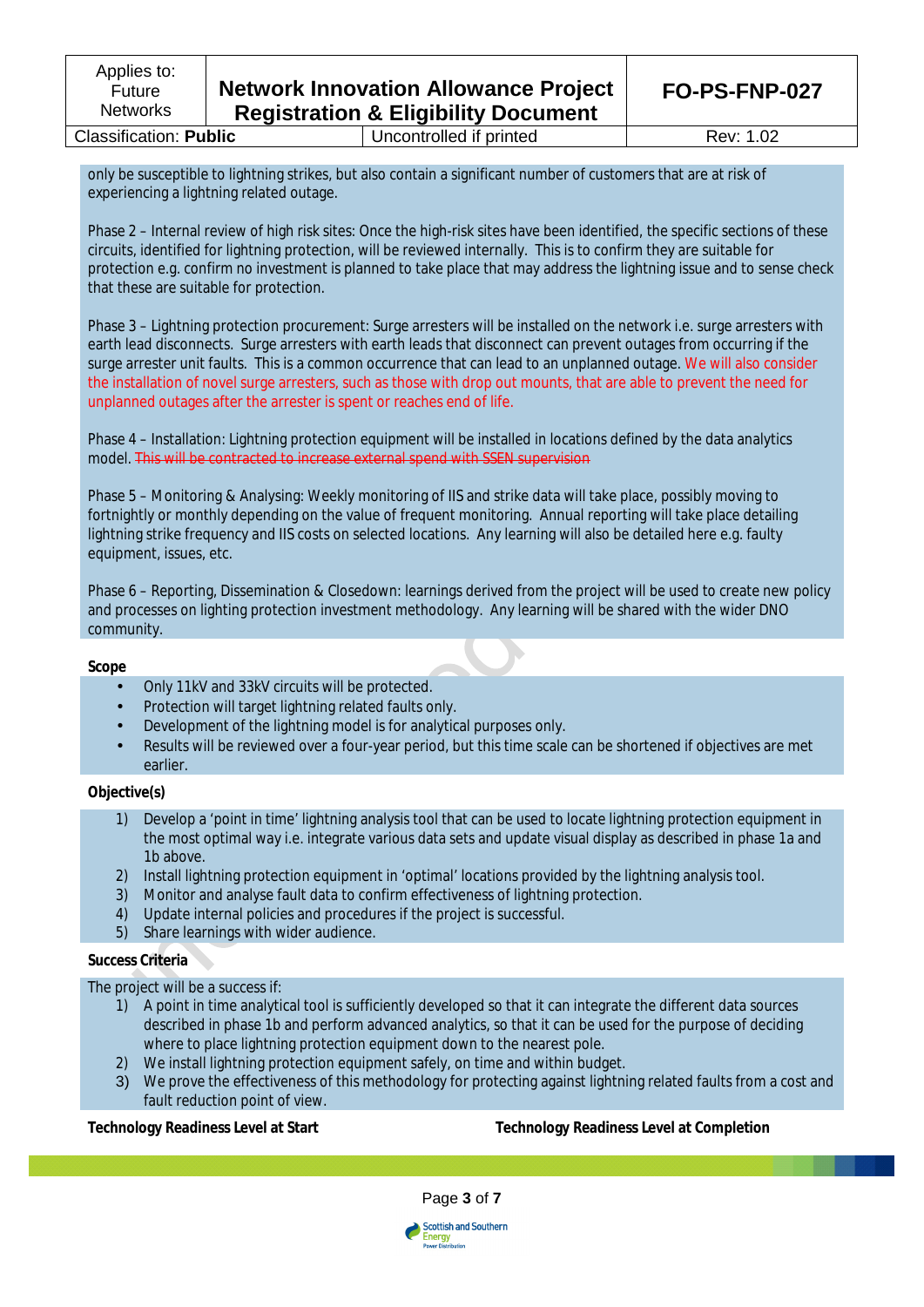# **Network Innovation Allowance Project Registration & Eligibility Document**

**Classification: Public** Uncontrolled if printed Rev: 1.02

0 8

### **Project Partners and External Funding**

NA

#### **Potential for New Learning**

### The findings from this project will:

- 1) Discover if this methodology is effective for protecting against lightning faults.
- 2) Determine the effectiveness of surge arresters with disconnects on the network.
- 3) Advance the geo-spatial analytical capabilities of digital tools in the field of lightning protection.

#### **Scale of Project**

This project is focusing primarily on lightning analysis, of which limited data sets are available and as such should not be overly complex. It is expected that the modelling phase will take about 3 months in total to complete. Investment in lightning protection equipment will not be large as we are trialling new kit to determine its effectiveness on the network and funds are limited.

The length of the project is expected to be about 4 years. This is due to the randomness associated with lighting. It may therefore take some time before we can form conclusions on the success of the project.

### **Geographical Area**

This project will be located across both our Scottish & Southern regions.

# **Revenue Allowed for in the RIIO Settlement**

None. No allowance was provided for additional protection against lightning.

# **Indicative Total NIA Project Expenditure**

£521k



**Scottish and Southern** Energy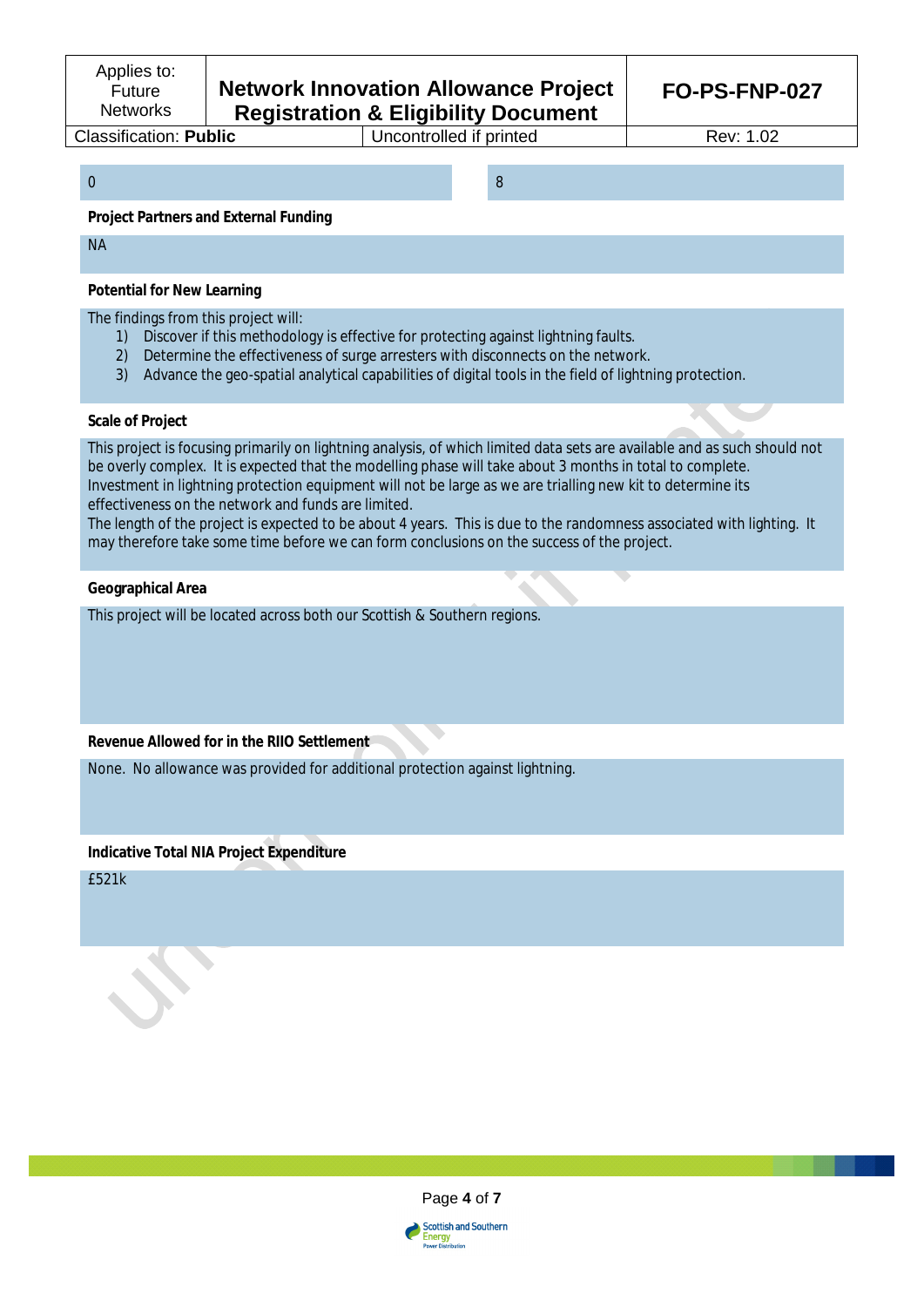**Classification: Public** Uncontrolled if printed Rev: 1.02

 $\boxtimes$ 

# **Project Eligibility Assessment**

# **Specific Requirements 1**

**1a. A NIA Project must have the potential to have a Direct Impact on a Network Licensee's network or the operations of the System Operator and involve the Research, Development, or Demonstration of at least one of the following (please tick which applies):**

| A specific piece of new (i.e. unproven in GB, or where a Method has been trialled outside GB the<br>Network Licensee must justify repeating it as part of a Project) equipment (including control and<br>communications systems and software) |  |
|-----------------------------------------------------------------------------------------------------------------------------------------------------------------------------------------------------------------------------------------------|--|
| A specific novel arrangement or application of existing licensee equipment (including control and/or<br>communications systems and/or software)                                                                                               |  |
| A specific novel operational practice directly related to the operation of the Network Licensees System                                                                                                                                       |  |
| A specific novel commercial arrangement                                                                                                                                                                                                       |  |
|                                                                                                                                                                                                                                               |  |

# **Specific Requirements 2**

**2a. Has the Potential to Develop Learning That Can be Applied by all Relevant Network Licensees**

Please answer one of the following:

i) Please explain how the learning that will be generated could be used by relevant Network Licenses.

# Learning from this project can be used by relevant Network Licenses by:

- 1) Adopting the methodology used in this project to analyse lightning risk on their networks.
- 2) Using the learning generated by this project to create a similar digital application.
- 3) Installing new more cost-effective surge arresters that have been trialled in the UK as a result of this project.

ii) Please describe what specific challenge identified in the Network Licensee's innovation strategy that is being addressed by the Project.

This project addresses the 'reliability' challenge. It aims to reduce both customer interruptions (Cis) and customer minutes lost (CMLs) by reducing the number of lightning faults on our network.

#### **2b Is the default IPR position being applied?**

Yes No



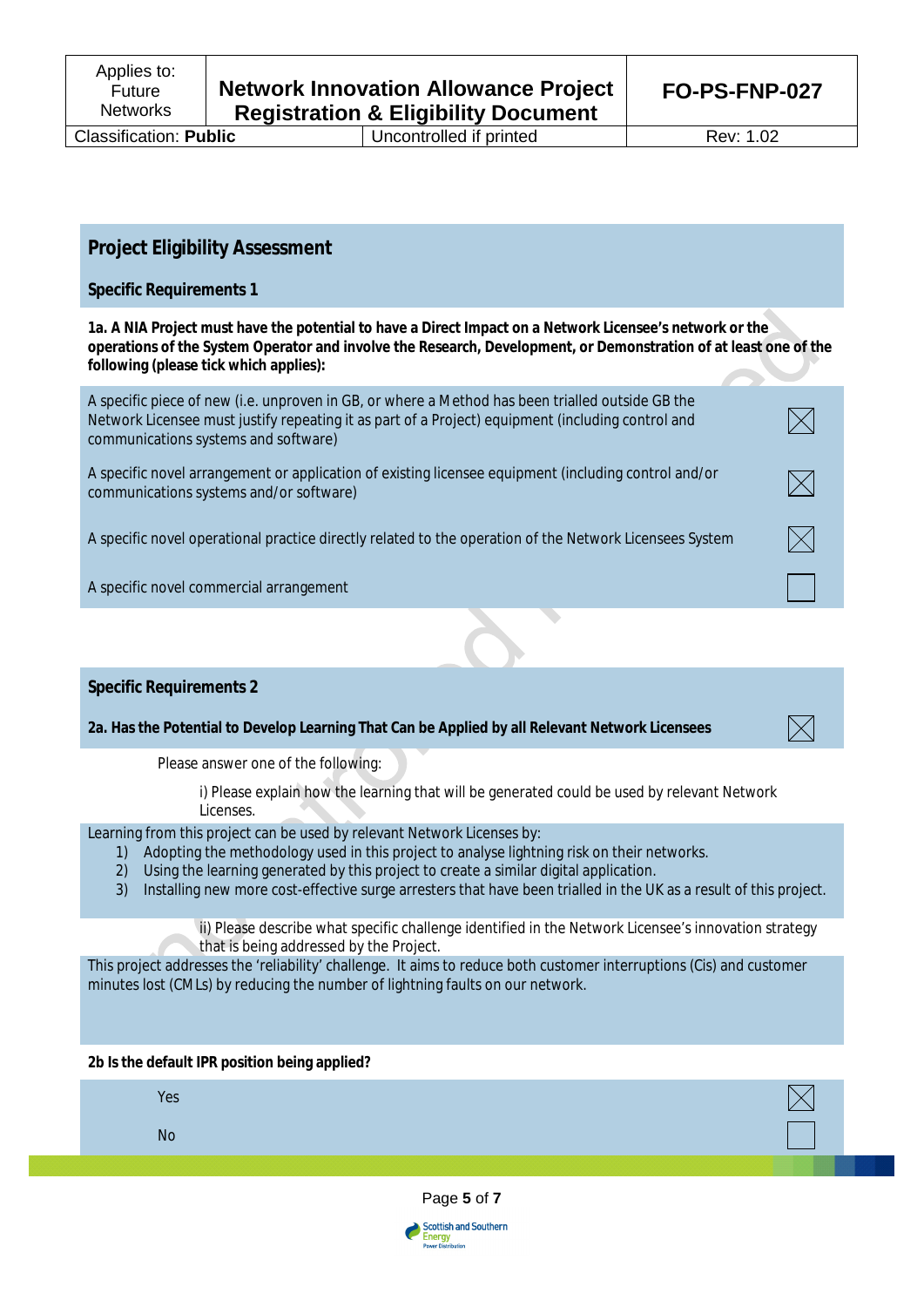**Classification: Public** Uncontrolled if printed Rev: 1.02

If no, please answer i, ii, iii before continuing:

i) Demonstrate how the learning from the Project can be successfully disseminated to Network Licensees and other interested parties

ii) Describe how any potential constraints or costs caused, or resulting from, the imposed IPR arrangements

iii) Justify why the proposed IPR arrangements provide value for money for customers

**2c. Has the Potential to Deliver Net Financial Benefits to Customers**



Please provide an estimate of the saving if the Problem is solved. £210k per annum (depending on how many circuits are protected).

> Please provide a calculation of the expected financial benefits of a Development or Demonstration Project (not required for Research Projects). (Base Cost – Method Cost, Against Agreed Baseline).

#### Assumptions

- Incentive Interruption Scheme (IIS) costs are used to demonstrate savings. These are the costs Ofgem use to reflect the value of customer minutes lost and customer interruptions from a monetary point of view. No capital savings are expected to be realised by this project. Some operational savings from reduced use of diesel generators are expected, but have not been included here.
- Costs and savings are spread over a 12-year period, which is the average expected life span of lightning protection equipment (surge arresters).
- Project costs i.e. model development, project management time, etc. have been excluded in order to calculate the benefits of this in a business as usual environment.
- This project is assumed successful and as a result 30 circuits at high risk of experiencing lightning faults will be protected.
- Optimal location of lightning protection will reduce IIS costs by 50% per circuit.

#### Base cost

Scenario: 30 circuits with no lightning protection.

30 circuits with high risk of experiencing lightning faults @£25k average annual lightning related IIS costs per circuit = £750k IIS cost per annum and **£9m over 12 years**.

Method cost

Scenario: 30 circuits with 'optimal' lightning protection. Lightning protection equipment procurement & installation: 30 circuits @ £50k per circuit = £1.5m over 12 years.